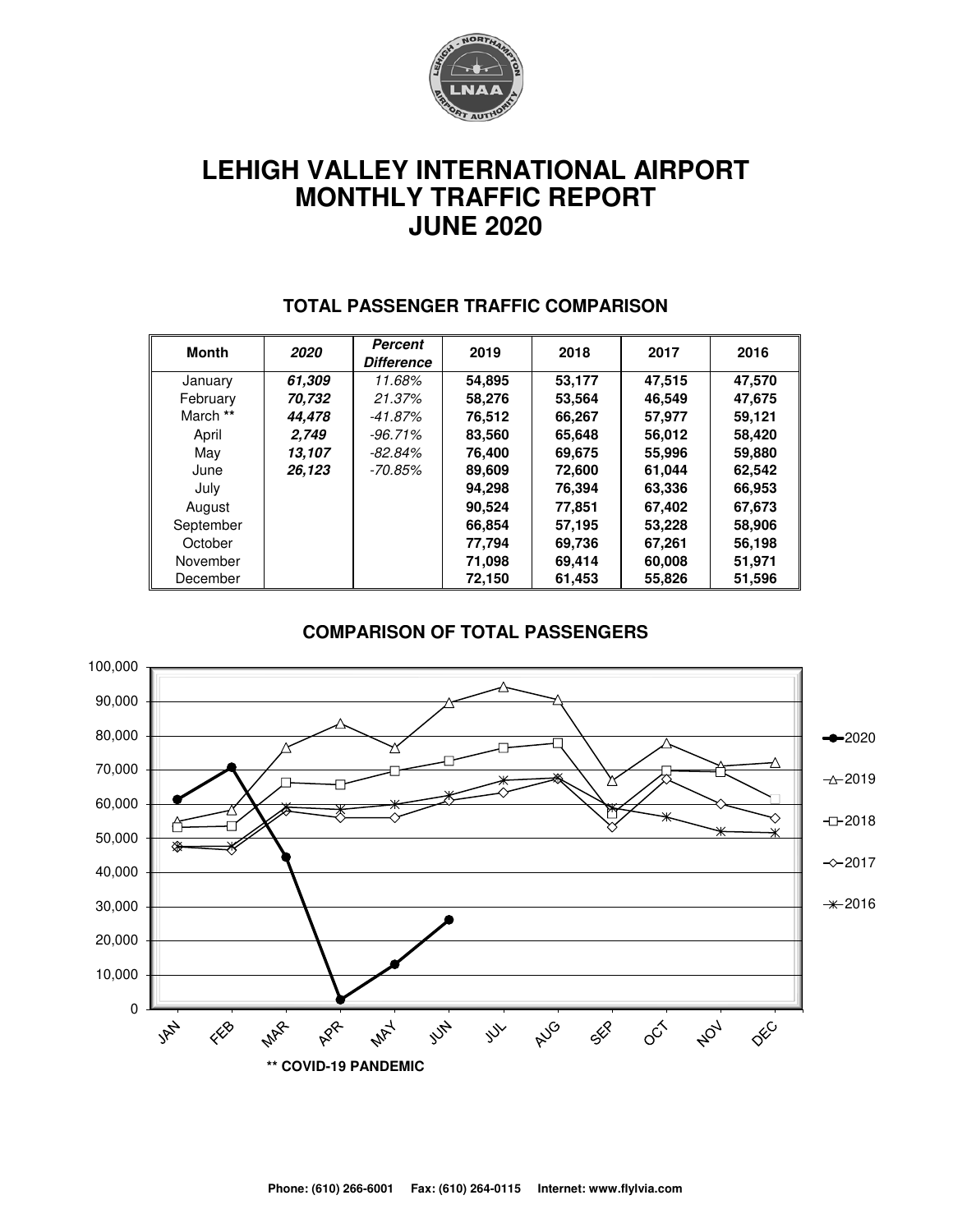#### **LEHIGH VALLEY INTERNATIONAL AIRPORT (ABE) MONTHLY TRAFFIC REPORT JUNE 2020**

|                                                      |                                      | <b>JUNE</b>                          |                                    |                                     | YEAR-TO-DATE                            |                                        |                                       |                              |
|------------------------------------------------------|--------------------------------------|--------------------------------------|------------------------------------|-------------------------------------|-----------------------------------------|----------------------------------------|---------------------------------------|------------------------------|
|                                                      | 2020                                 | 2019                                 | <b>Increase</b><br>(Decrease)      | <b>Percent</b><br><b>Difference</b> | 2020                                    | 2019                                   | <b>Increase</b><br>(Decrease)         | Percent<br><b>Difference</b> |
| <b>MAJOR AIRLINES:</b><br>Passengers                 |                                      |                                      |                                    |                                     |                                         |                                        |                                       |                              |
| Enplaned<br>Deplaned                                 | 0<br>0                               | 3,030<br>3,028                       | (3,030)<br>(3,028)                 | $-100.00\%$<br>$-100.00\%$          | 5,713<br>5,781                          | 14,888<br>14,164                       | (9, 175)<br>(8,383)                   | $-61.63%$<br>$-59.19%$       |
| Sub-total                                            | 0                                    | 6,058                                | (6,058)                            | $-100.00\%$                         | 11,494                                  | 29,052                                 | (17, 558)                             | $-60.44%$                    |
| <b>REGIONAL AIRLINES:</b><br>Passengers              |                                      |                                      |                                    |                                     |                                         |                                        |                                       |                              |
| Enplaned                                             | 13,122                               | 41,610                               | (28, 488)                          | $-68.46%$                           | 104,027                                 | 205,847                                | (101, 820)                            | $-49.46%$                    |
| Deplaned                                             | 13,001                               | 41,941                               | (28,940)                           | $-69.00\%$                          | 102,977                                 | 204,353                                | (101, 376)                            | $-49.61%$                    |
| $\overline{\text{Sub-total}}$                        | 26,123                               | 83,551                               | (57, 428)                          | $-68.73%$                           | 207,004                                 | 410,200                                | (203, 196)                            | $-49.54%$                    |
| <b>TOTAL PASSENGERS</b>                              | 26,123                               | 89,609                               | (63, 486)                          | $-70.85%$                           | 218,498                                 | 439,252                                | (220, 754)                            | $-50.26%$                    |
| CARGO:<br>Enplaned<br>Deplaned<br><b>TOTAL CARGO</b> | 6,892,423<br>8,286,289<br>15,178,712 | 7,378,232<br>7,022,042<br>14,400,274 | (485, 809)<br>1,264,247<br>778,438 | $-6.58%$<br>18.00%<br>5.41%         | 52,731,469<br>58.316.991<br>111,048,460 | 47,673,136<br>37,883,999<br>85,557,135 | 5,058,333<br>20,432,992<br>25,491,325 | 10.61%<br>53.94%<br>29.79%   |
|                                                      |                                      |                                      |                                    |                                     |                                         |                                        |                                       |                              |
| <b>CUSTOMS:</b><br>Entries                           | 6                                    | 10 <sup>°</sup>                      | (4)                                | $-40.00%$                           | 29                                      | 86                                     | (57)                                  | $-66.28%$                    |

### **MONTHLY AIRCRAFT ACTIVITY**

The FEDERAL AVIATION ADMINISTRATION AIR TRAFFIC CONTROL TOWER at LVIA recorded the following aircraft take-offs and landings for the month:

|                          | <b>JUNE</b> |       |                               |                                     | <b>YEAR-TO-DATE</b> |        |                               |                              |  |  |
|--------------------------|-------------|-------|-------------------------------|-------------------------------------|---------------------|--------|-------------------------------|------------------------------|--|--|
|                          | 2020        | 2019  | <b>Increase</b><br>(Decrease) | <b>Percent</b><br><b>Difference</b> | 2020                | 2019   | <b>Increase</b><br>(Decrease) | Percent<br><b>Difference</b> |  |  |
| Major Airlines           | 592         | 985   | (393)                         | $-39.90\%$                          | 4,807               | 5,394  | (587)                         | $-10.88%$                    |  |  |
| <b>Regional Airlines</b> | 362         | 908   | (546)                         | $-60.13%$                           | 2,780               | 4,597  | (1, 817)                      | $-39.53\%$                   |  |  |
| <b>General Aviation</b>  | 2,663       | 2,778 | (115)                         | $-4.14%$                            | 11.131              | 13,612 | (2,481)                       | $-18.23\%$                   |  |  |
| Military                 | 37          | 50    | 13)                           | $-26.00\%$                          | 206                 | 235    | (29)                          | $-12.34%$                    |  |  |
| Total Itinerant          | 3.654       | 4.721 | (1,067)                       | $-22.60\%$                          | 18,924              | 23,838 | (4, 914)                      | $-20.61%$                    |  |  |
| <b>Total Local</b>       | 2,600       | 3,576 | (976)                         | $-27.29\%$                          | 11,413              | 17,791 | (6,378)                       | $-35.85\%$                   |  |  |
| <b>TOTAL OPERATIONS</b>  | 6,254       | 8,297 | (2,043)                       | $-24.62%$                           | 30,337              | 41,629 | (11, 292)                     | $-27.13%$                    |  |  |